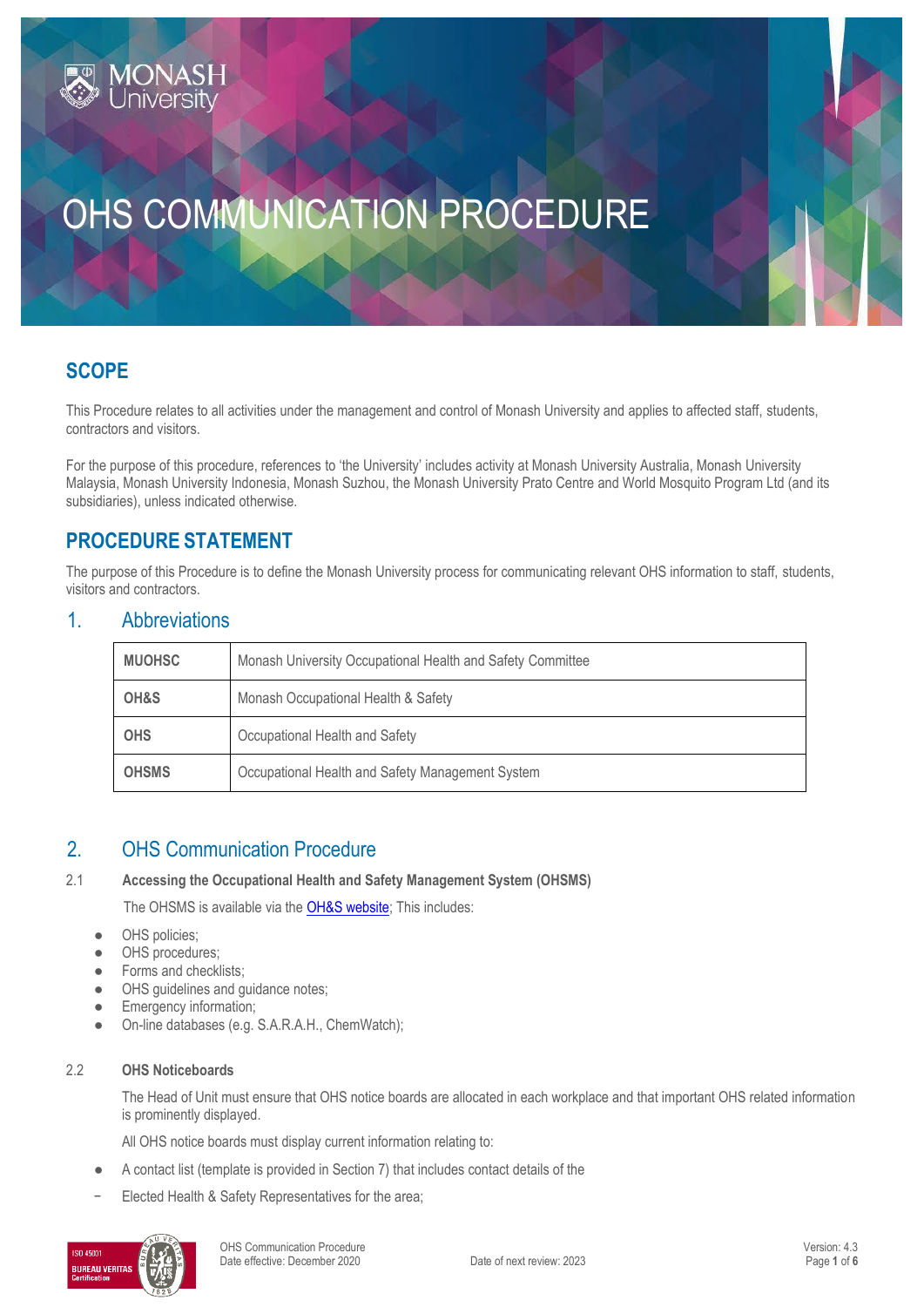- Safety Officer/s;
- Building and Floor Wardens;
- First Aiders.
- OHS Policy;
- − Health and Safety Issue Resolution flowchart; and
- The ["If you are injured at work" Poster](https://www.monash.edu/__data/assets/pdf_file/0012/2756892/injured-at-work.pdf) noting the contact details of the Monash University WorkSafe agent.

Additional OHS information relevant to the local area (such as the contact details of the area's [OHS Consultant/Advisor,](https://www.monash.edu/ohs/AboutUs) specific safety standing orders, etc.) may be displayed on OHS notice boards. The information displayed should be checked for currency and updated on a periodic basis to ensure accuracy of information.

#### 2.3 **Changes in the workplace**

Operational Managers/Supervisors must ensure that workers are alerted to any impending changes to their workplace that have the potential to impact upon their health and safety to allow adequate time for Consultation in accordance with the OHS [Consultation Procedure.](https://publicpolicydms.monash.edu/Monash/documents/1935625) The nature of the change will dictate the most appropriate communication tool to be used (e.g. SMS, email, face-to-face meeting).

The changes may include new products, services and processes, or changes to existing products, services and processes, including:

- Workplace locations and surroundings;
- Work organisation;
- Working conditions;
- Equipment;
- Work force.

Affected workers must be provided with the:

- Rationale for the change;
- Details on the expected outcome of the change;
- Potential benefits and consequences of a change;
- The manner and extent to which consultation will be facilitated in relation to this matter.

Records of the communication must be kept in accordance with th[e OHS Records Management Procedure.](https://publicpolicydms.monash.edu/Monash/documents/1935642)

#### 2.4 **Changes to OHS related services**

The Health, Safety and Wellbeing Manager must ensure that any changes to OHS related services (e.g. counselling services, return to work, OHS training, OHS auditing) are communicated to stakeholders via the OHS Consultants' Report. The Health, Safety and Wellbeing Manager may also choose to communicate these changes via:

- Email to relevant role holders:
- Monash Workplace posts on either the OHS Group and/or the Safety Officer Group;

#### 2.5 **Changes to OHS Legislation**

The Health, Safety and Wellbeing Manager must ensure that all relevant changes to OHS legislation are communicated to stakeholders via The OHS Consultants' report. The Health, Safety and Wellbeing Manager may also choose to communicate these changes via:

- Monash University Occupational Health and Safety Committee (MUOHSC);
- Email to relevant role holders;
- Monash Workplace posts on either the OHS Group and/or the Safety Officer Group;

#### 2.6 **Changes to the OHSMS**

The Health, Safety and Wellbeing Manager must ensure that:

- 2.6.1 Major changes to the OHSMS, in accordance with the Management of OHS Actions Procedure must be communicated to all stakeholders via:
	- − MUOHSC;
	- − An email to Safety Officers, Health & Safety Representatives and OHS Committee Chairs;
	- Local OHS Committees via the Consultants' report;
	- The OHSMS Change Register.

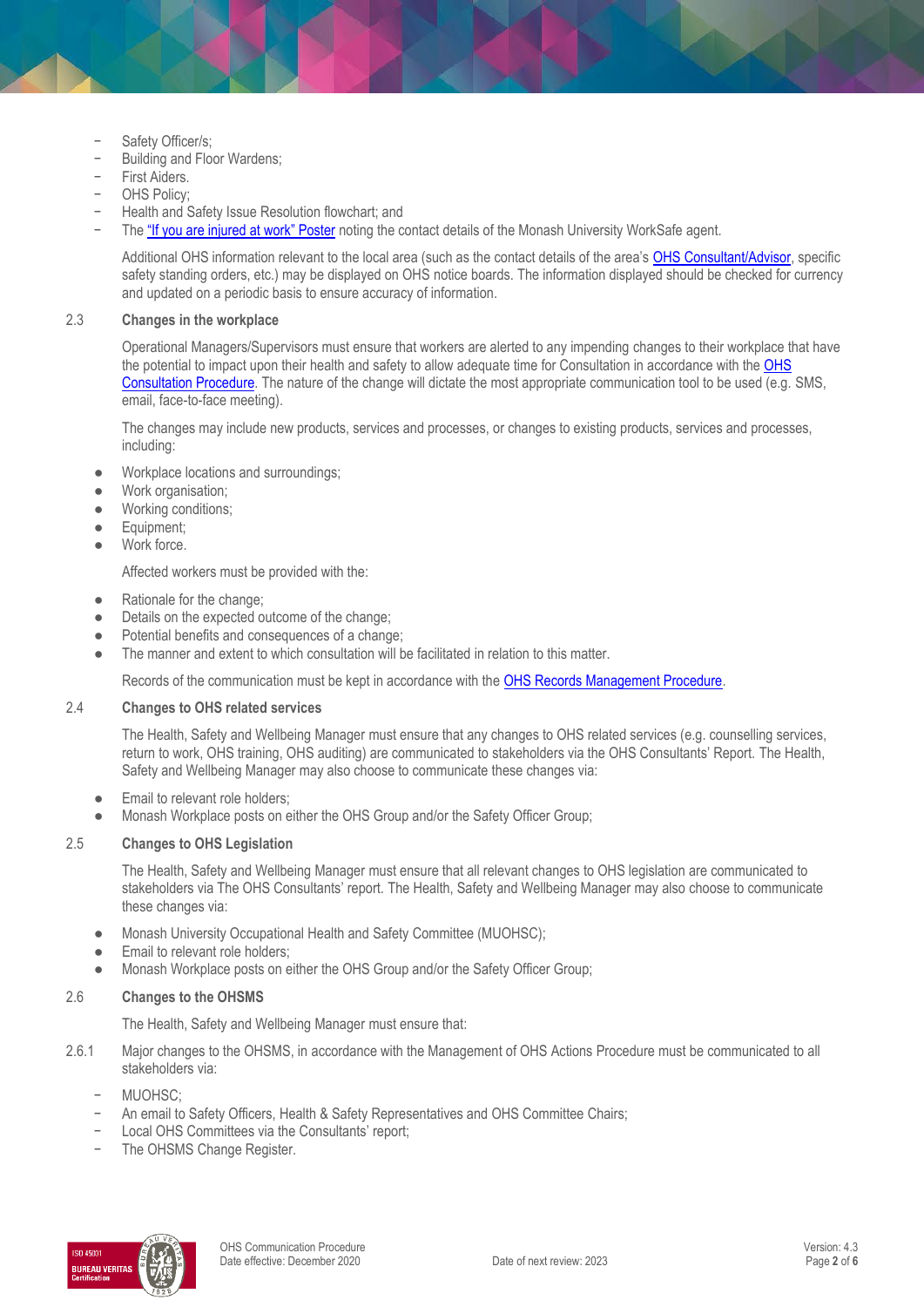#### 2.6.2 Moderate changes must be communicated via:

#### The OHSMS Change Register.

The Health, Safety and Wellbeing Manager may also choose to notify of any changes to the OHSMS via Monash Workplace posts on either the OHS Group and/or the Safety Officer Group.

#### 2.7 **OHS Induction and Training**

Communication through the online OHS induction, the local area induction program, centrally managed OHS training and any locally delivered OHS training must be in accordance with th[e OHS Induction and Training Procedure.](https://publicpolicydms.monash.edu/Monash/documents/1935627)

#### 2.8 **Emergency Information**

Communication during emergencies on-campus must be in accordance with the [Provision of Emergency Communication Systems](https://publicpolicydms.monash.edu/Monash/documents/1935646)  [Procedure.](https://publicpolicydms.monash.edu/Monash/documents/1935646)

The responsible person/s for responding to emergencies during off-campus activities must be identified prior to activities commencing and must be provided with communications systems that enable timely and clear information. Options may include:

- Mobile phone or landline;
- Warden Intercommunication "red" Phones (WIP) or via the emergency speaker;
- 2-way radio or UHF communication devices;
- Audible and visual alarms (fire alarm, gas detector alarms); or
- Remote area communication devices such as Emergency Position Indicating Radio Beacon (EPIRB).

#### 2.9 **OHS Committee**

Before each OHS Committee meeting, the OHS Committee Chair must ensure that notice of the meeting is circulated to their stakeholders and that this provides a means of requesting agenda items.

The OHS Committee chair must ensure that relevant items are included on the agenda for the meeting and that the requester is invited to the meeting.

Minutes of meetings must be kept and made accessible to all relevant stakeholders. OHS committee meeting minutes must be:

- Only accessible to relevant stakeholders when posted on websites;
- Sent to the area's [OHS Consultant/Advisor](https://www.monash.edu/ohs/AboutUs) as soon as possible after the meeting.

## 3. OHS Reporting Tools

The Health, Safety and Wellbeing Manager must ensure that tools are made available that adequately provide information on trends and patterns that can be used to identify OHS performance. The primary OHS reporting tool is the OHS Dashboard.

## 4. Feedback to OH&S

Feedback on the OHSMS and related services is used to continually improve the OHSMS. Feedback can be provided via:

- The HSW Help and [Feedback form;](https://www.monash.edu/ohs/sarah/hsw-feedback-form2)
- Email to the [ohshelpline@monash.edu](file://///ad.monash.edu/home/User064/cnatalie/Desktop/OHS%20WMP/ohshelpline@monash.edu) (if you do not have access to the above form);
- Telephone 990 20222:
- The Health, Safety and Wellbeing Manager or their delegate (e.g. OHS Consultant or Advisor).

It is the responsibility of the Health, Safety and Wellbeing Manager to acknowledge any feedback received within one week.

## 5. Responsibility for Implementation

A comprehensive list of OHS responsibilities is provided in the document [OHS Roles, Responsibilities and Committees](https://publicpolicydms.monash.edu/Monash/documents/1935644)  [Procedure.](https://publicpolicydms.monash.edu/Monash/documents/1935644) 

#### 6. Tools

The following tools are associated with this procedure: [OHS Contact List Template](https://www.monash.edu/__data/assets/word_doc/0017/2430503/OHS-Contact-List-Template.docx)

BUREAU VERI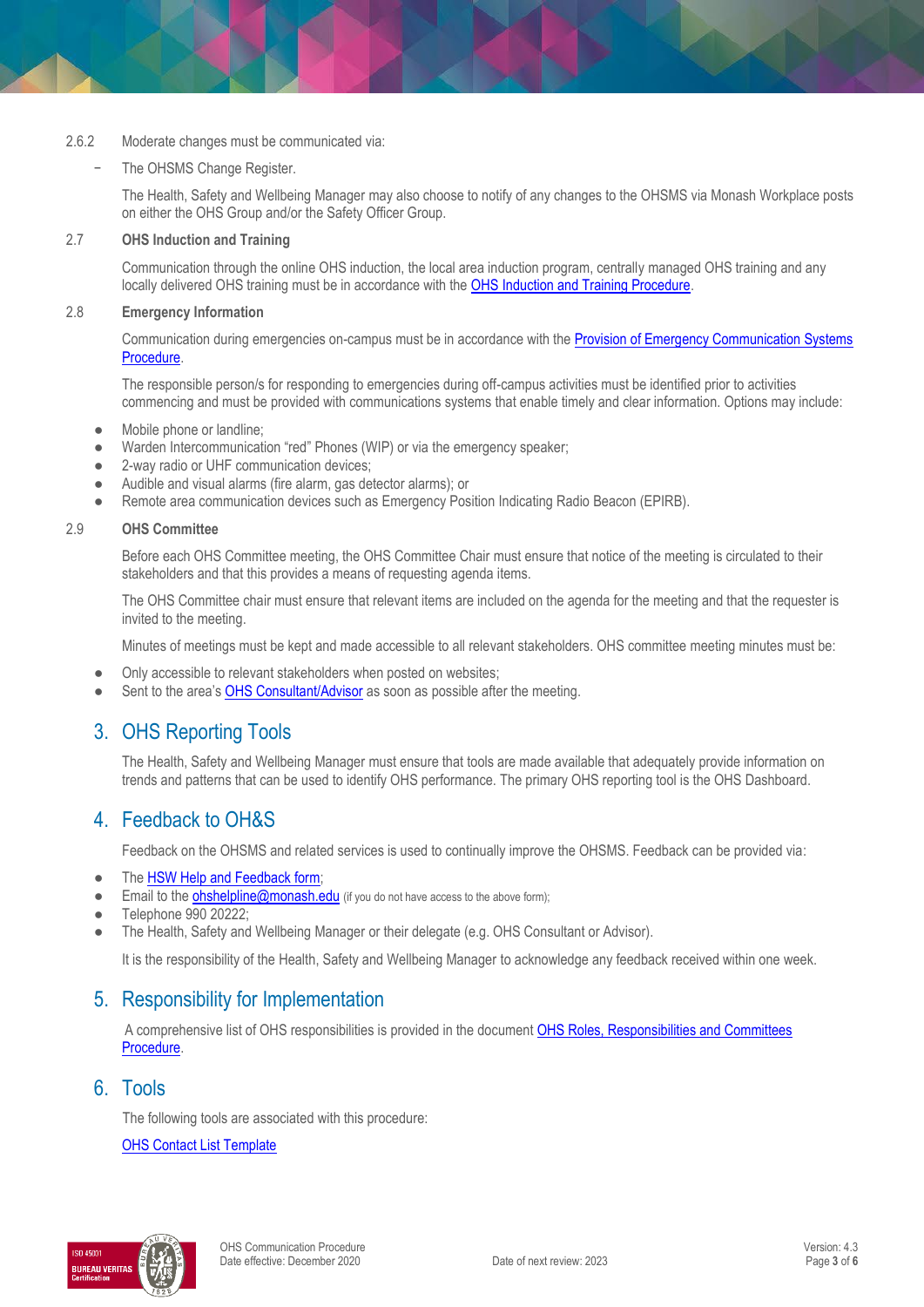## 7. Records

For OHS Records document retention please refer to:

**[OHS Records Management Procedure](https://publicpolicydms.monash.edu/Monash/documents/1935642)** 

## **DEFINITIONS**

A comprehensive list of definitions is provided in the **Definitions tool**. Definitions specific to this procedure are provided below.

| <b>Key word</b>                     | <b>Definition</b>                                                                                                                                                                                                                                                                                                                                                                                                                                                                                                                                                                                                                                                                                                                                                                                                                                                                                                 |  |  |
|-------------------------------------|-------------------------------------------------------------------------------------------------------------------------------------------------------------------------------------------------------------------------------------------------------------------------------------------------------------------------------------------------------------------------------------------------------------------------------------------------------------------------------------------------------------------------------------------------------------------------------------------------------------------------------------------------------------------------------------------------------------------------------------------------------------------------------------------------------------------------------------------------------------------------------------------------------------------|--|--|
| Audience                            | People or a group or people at whom a communication is aimed. This may include workers, visitors,<br>contractors, external organisations and the general community.                                                                                                                                                                                                                                                                                                                                                                                                                                                                                                                                                                                                                                                                                                                                               |  |  |
| Communication                       | Communication is the process by which information is transmitted and understood between two or more<br>people.                                                                                                                                                                                                                                                                                                                                                                                                                                                                                                                                                                                                                                                                                                                                                                                                    |  |  |
| <b>OHSMS Change Impact</b><br>Level | The impact that a change to the OHSMS can have on stakeholders consists of:<br>Minor change - Changes to guidance materials and/or changes to improve upon the look and<br>$\bullet$<br>feel of the OHSMS including:<br>Changes to formatting;<br>$\circlearrowright$<br>Clarifications of wording; and<br>$\circ$<br>Correcting webpage links.<br>$\circ$<br>Moderate change – Changes to information provided to support mandatory requirements<br>$\bullet$<br>including:<br>Guidelines and standalone reference material;<br>$\circ$<br><b>OHS Reporting tools;</b><br>$\circ$<br>Optional processes and the way optional systems operate.<br>$\circ$<br>Major change - Changes to the Policy or any mandatory requirements established as part of<br>$\bullet$<br>the OHSMS including:<br>OHS procedures;<br>$\circ$<br>Changes to the mandatory processes and the way mandatory systems operate.<br>$\circ$ |  |  |
| <b>Safety Personnel</b>             | Individuals in the University who have been elected or appointed to specific safety roles. These include<br>health and safety representatives, safety officers, (biosafety, radiation and laser), first aid personnel and<br>emergency wardens.                                                                                                                                                                                                                                                                                                                                                                                                                                                                                                                                                                                                                                                                   |  |  |
| <b>Stakeholders</b>                 | Anyone whose operations may be affected as a result of a revision of an aspect of the OHSMS.<br>Stakeholders include:<br>1.<br>Internal stakeholders (e.g. OH&S team, safety roles, eSolutions, HR, Faculties/Divisions);<br>2.<br>Organisations delivering outsourced activities (e.g. trainers, auditors, software vendors);<br>3.<br>Affiliated organisations (e.g. Monash Student Organisations, Monash College);<br>External stakeholders (e.g. associated research institutes (Hudson), CSIRO, DHHS).<br>4.                                                                                                                                                                                                                                                                                                                                                                                                 |  |  |

## **GOVERNANCE**

| Parent policy                                                          | <b>OHS&amp;W Policy</b>                                     |  |
|------------------------------------------------------------------------|-------------------------------------------------------------|--|
| <b>Supporting procedures</b><br><b>Monash University OHS documents</b> |                                                             |  |
|                                                                        | <b>Emergency Management Procedure</b>                       |  |
|                                                                        | Health and Safety Issue Resolution Procedure                |  |
|                                                                        | <b>OHS Consultation Procedure</b>                           |  |
|                                                                        | <b>OHS Induction and Training Procedure</b>                 |  |
|                                                                        | <b>OHS Records Management Procedure</b>                     |  |
|                                                                        | <b>OHS Roles, Responsibilities and Committees Procedure</b> |  |
| <b>Supporting schedules</b>                                            | N/A                                                         |  |

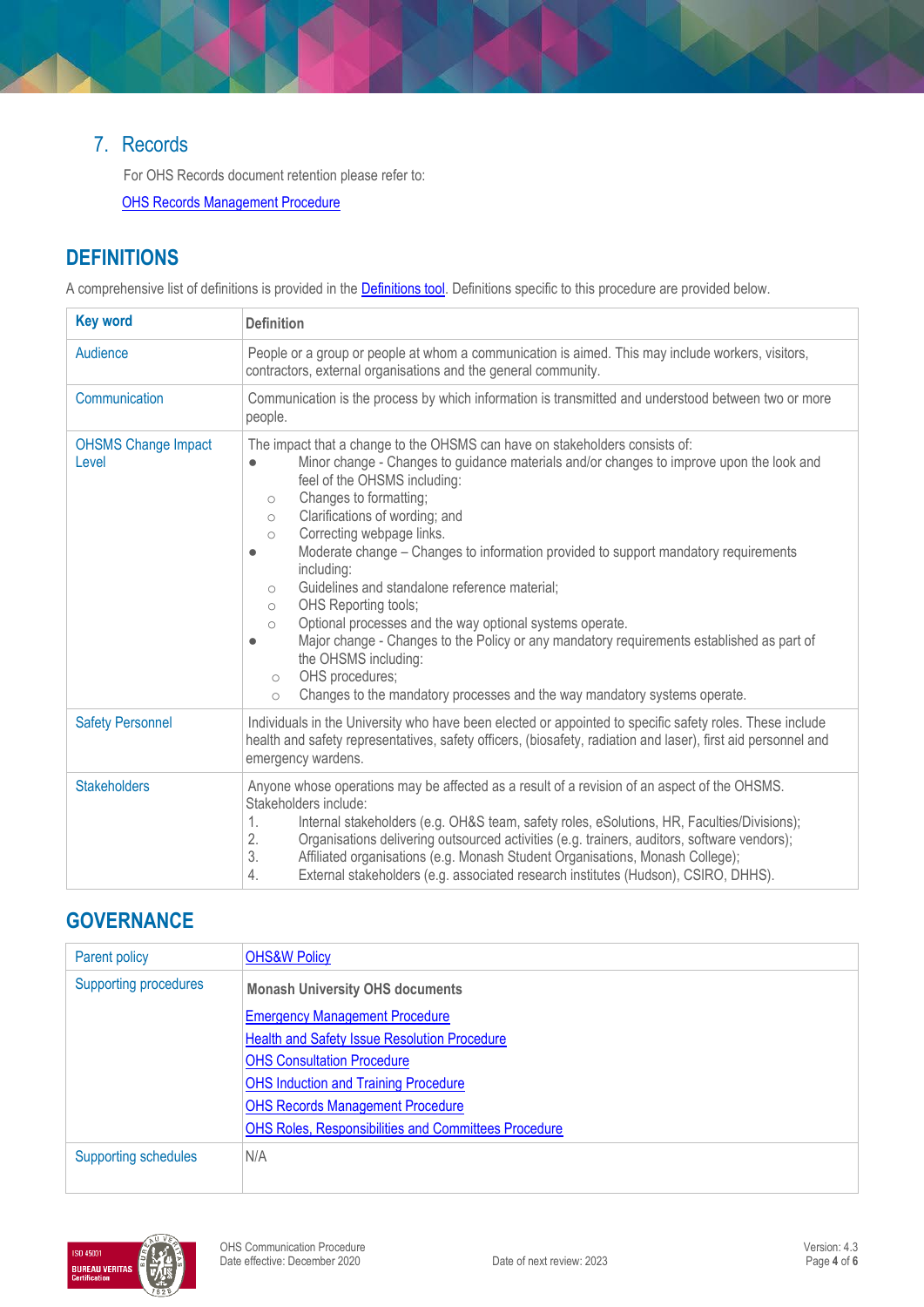| Associated procedures      | <b>Australian and International Standards</b><br>ISO 45001:2018 Occupational Health and Safety Management Systems |  |
|----------------------------|-------------------------------------------------------------------------------------------------------------------|--|
| <b>Related legislation</b> | Occupational Health and Safety Act 2004<br>Occupational Health and Safety Regulations 2017                        |  |
| Category                   | Operational                                                                                                       |  |
| Approval                   | Chief Operating Officer & Senior Vice-President<br>1 December 2020                                                |  |
| Endorsement                | Monash University OHS Committee<br>17 November 2020                                                               |  |
| Procedure owner            | Health, Safety and Wellbeing Manager                                                                              |  |
| Date effective             | December 2020                                                                                                     |  |
| Review date                | 2023                                                                                                              |  |
| <b>Version</b>             | 4.3 (Minor amendments effective 17 December 2021)                                                                 |  |
| <b>Content enquiries</b>   | ohshelpline@monash.edu                                                                                            |  |

# **DOCUMENT HISTORY**

| <b>Version</b> | <b>Date Approved</b> | <b>Changes made to document</b>                                                                                                                                                                                                                                                                                                                                                                                                                                                                                                                                                                                                                                                                                                                                                                                                                                                                                                                                                 |
|----------------|----------------------|---------------------------------------------------------------------------------------------------------------------------------------------------------------------------------------------------------------------------------------------------------------------------------------------------------------------------------------------------------------------------------------------------------------------------------------------------------------------------------------------------------------------------------------------------------------------------------------------------------------------------------------------------------------------------------------------------------------------------------------------------------------------------------------------------------------------------------------------------------------------------------------------------------------------------------------------------------------------------------|
| 1              | <b>June 2014</b>     | OHS Communication Procedure, v1.0                                                                                                                                                                                                                                                                                                                                                                                                                                                                                                                                                                                                                                                                                                                                                                                                                                                                                                                                               |
| 1.1            | <b>July 2015</b>     | Updated hyperlinks throughout to new OH&S website.                                                                                                                                                                                                                                                                                                                                                                                                                                                                                                                                                                                                                                                                                                                                                                                                                                                                                                                              |
| $\overline{2}$ | May 2017             | Updated Scope to align with OHS procedure documents<br>1.<br>Added 'Monash OH&S Unit' to 'Section 3 - Abbreviations';<br>2.<br>3.<br>Included additional definitions for audience, communication and safety personnel under<br>'Section 4 - Definitions':<br>Modified and included additional information in the responsibilities for stakeholders<br>4.<br>listed in 'Section 5 - Specific Responsibilities';<br>Modified and included additional information reflecting the mechanisms employed by<br>5.<br>Monash University when communicating safety, noted in 'Section 6 - OHS<br><b>Communications Procedure';</b><br>Added 'Section 7 - Other Methods of OHS Communication';<br>6.<br>Added 'Section 8 - Feedback to OH&S';<br>7.<br>Revised 'Section 9 - Tools', including the reference to the OHS Contacts list template;<br>8.<br>Included additional references in 'Section 11 - Compliance';<br>9.<br>Updated and checked all hyperlinks throughout the document; |
| 2.1            | August 2017          | Updated logos in header<br>Updated OHS Regulations to 2017                                                                                                                                                                                                                                                                                                                                                                                                                                                                                                                                                                                                                                                                                                                                                                                                                                                                                                                      |
| 2.2            | April 2018           | Added Definitions for Major and Minor Change.                                                                                                                                                                                                                                                                                                                                                                                                                                                                                                                                                                                                                                                                                                                                                                                                                                                                                                                                   |
| 3              | <b>June 2020</b>     | Added reference to Workplace as a communication medium replacing Newsletter<br>Added reference to the OHS Dashboard as a source of reference for current information and<br>statistics                                                                                                                                                                                                                                                                                                                                                                                                                                                                                                                                                                                                                                                                                                                                                                                          |
| 4              | December 2020        | Added details on how changes to the OHSMS are communicated, and the additional<br>requirement to maintain an OHSMS Change register.<br>Clarified that the controlled current version of any documented aspect of the OHSMS is the<br>version available through the OHS Website.<br>Added responsibilities relating to the allocation of OHS noticeboards and further details on what<br>should be available on each noticeboard.                                                                                                                                                                                                                                                                                                                                                                                                                                                                                                                                                |